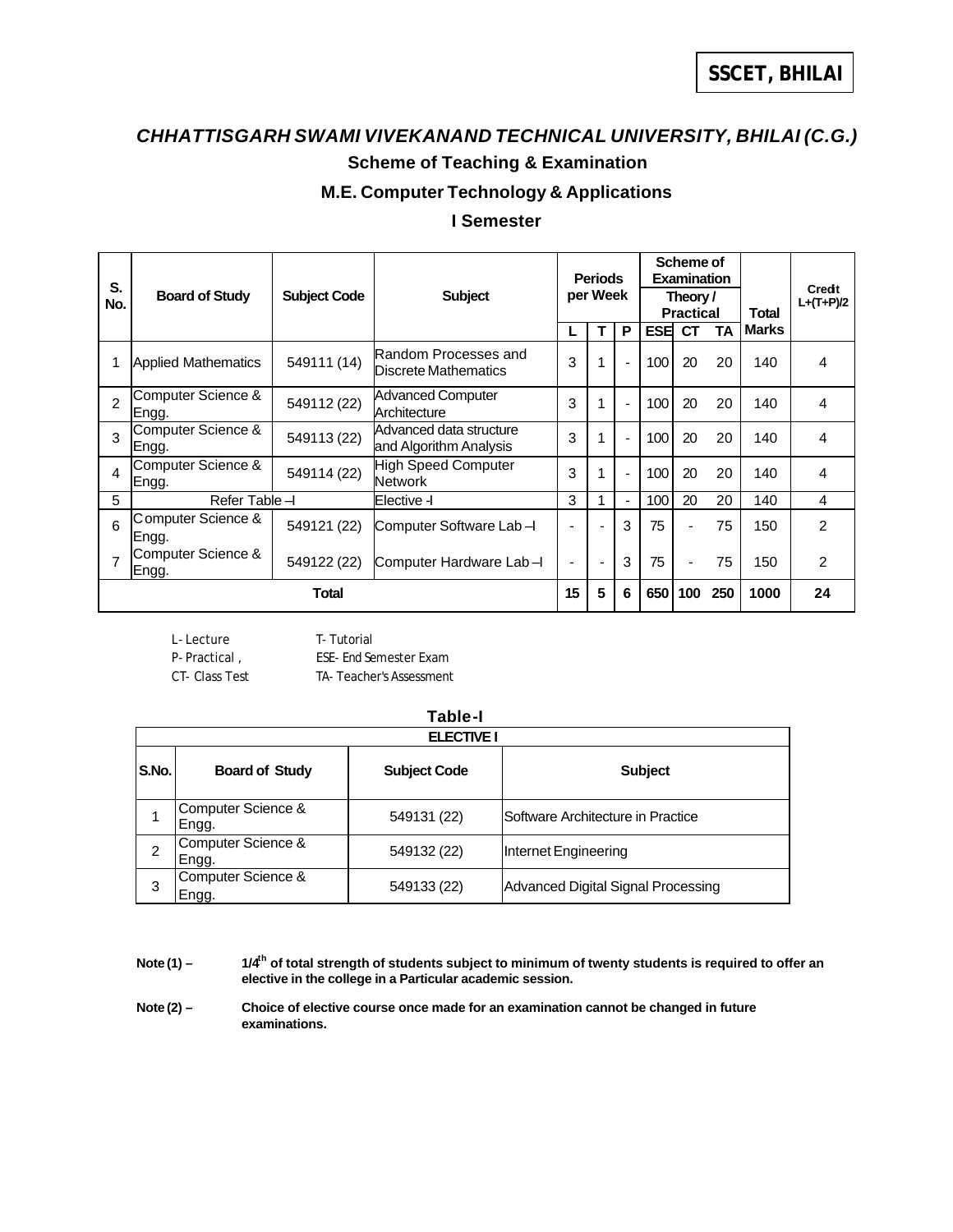# *CHHATTISGARH SWAMI VIVEKANAND TECHNICAL UNIVERSITY, BHILAI (C.G.)* **Scheme of Teaching & Examination**

### **M.E. Computer Technology & Applications**

### **II Semester**

| S.  |                                    | <b>Subject</b> |                                       |                          | <b>Periods</b> |                | Scheme of<br><b>Examination</b> |                |              |              | <b>Credit</b>  |
|-----|------------------------------------|----------------|---------------------------------------|--------------------------|----------------|----------------|---------------------------------|----------------|--------------|--------------|----------------|
| No. | <b>Board of Study</b>              | Code           | <b>Subject</b>                        | per Week                 |                |                | Theory /<br><b>Practical</b>    |                | <b>Total</b> | $L+(T+P)/2$  |                |
|     |                                    |                |                                       | L                        | T              | P              | <b>ESE CT</b>                   |                | <b>TA</b>    | <b>Marks</b> |                |
| 1   | <b>Computer Science</b><br>& Engg. | 549211 (22)    | Object Oriented Analysis &<br>Design  | 3                        | 1              |                | 100                             | 20             | 20           | 140          | 4              |
| 2   | <b>Computer Science</b><br>& Engg. | 549212 (22)    | Data Base Engineering                 | 3                        | 1              | $\blacksquare$ | 100                             | 20             | 20           | 140          | 4              |
| 3   | <b>Computer Science</b><br>& Engg. |                | 549213 (22) Multimedia Technology     | 3                        | 1              | $\blacksquare$ | 100                             | 20             | 20           | 140          | 4              |
| 4   | <b>Computer Science</b><br>& Engg. | 549214 (22)    | Operating System & Linux<br>Internals | 3                        | 1              | $\blacksquare$ | 100                             | 20             | 20           | 140          | 4              |
| 5   | Refer Table -II                    |                | lElective -II                         | 3                        | 1              | $\overline{a}$ | 100                             | 20             | 20           | 140          | 4              |
| 6   | <b>Computer Science</b><br>& Engg. | 549221(22)     | Computer Software Lab -2              | $\overline{\phantom{0}}$ | $\blacksquare$ | 3              | 75                              | $\blacksquare$ | 75           | 150          | $\overline{2}$ |
| 7   | <b>Computer Science</b><br>& Engg. | 549222(22)     | Computer Hardware Lab - 2             | $\blacksquare$           | $\blacksquare$ | 3              | 75                              | $\blacksquare$ | 75           | 150          | 2              |
|     | Total                              |                |                                       | 15                       | 5              | 6              | 650                             | 100            | 250          | 1000         | 24             |

L- Lecture T- Tutorial

P- Practical , ESE- End Semester Exam CT- Class Test TA- Teacher's Assessment

### **Table-II**

|       | <b>ELECTIVE II</b>          |                     |                                            |  |  |  |  |  |  |  |
|-------|-----------------------------|---------------------|--------------------------------------------|--|--|--|--|--|--|--|
| S.No. | <b>Board of Study</b>       | <b>Subject Code</b> | <b>Subject</b>                             |  |  |  |  |  |  |  |
|       | Computer Science &<br>Engg. | 549231 (22)         | <b>Enterprise Resource Planning</b>        |  |  |  |  |  |  |  |
| 2     | Computer Science &<br>Engg. | 549232 (22)         | Digital Image Processing & Computer Vision |  |  |  |  |  |  |  |
| 3     | Computer Science &<br>Engg. | 549233 (22)         | System Performance & Evaluation            |  |  |  |  |  |  |  |

**Note (1) – 1/4th of total strength of students subject to minimum of twenty students is required to offer an elective in the college in a Particular academic session.**

Note (2) - Choice of elective course once made for an examination cannot be changed in future **examinations.**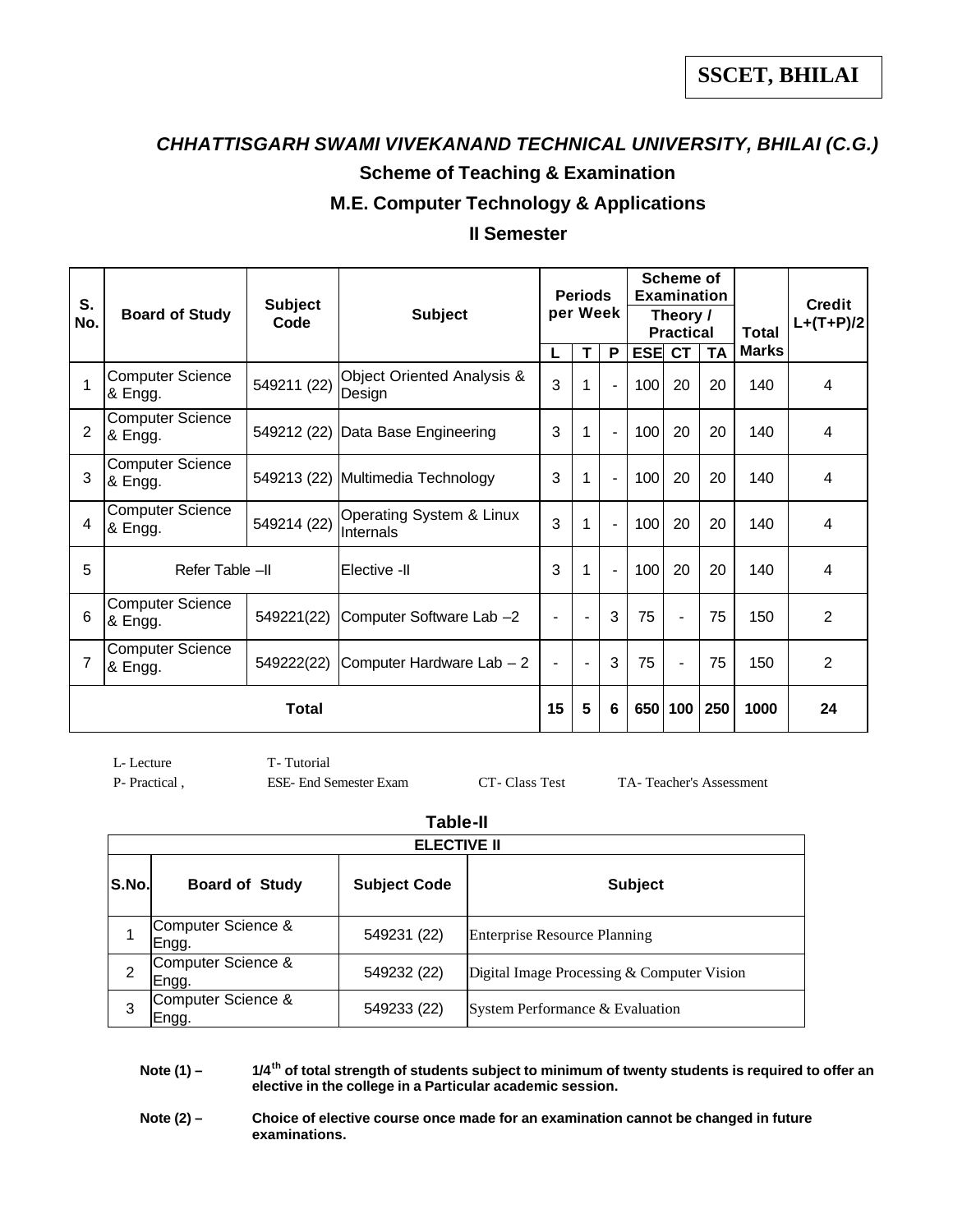# *CHHATTISGARH SWAMI VIVEKANAND TECHNICAL UNIVERSITY, BHILAI (C.G.)* **Scheme of Teaching & Examination M.E. Computer Technology & Applications**

### **III Semester**

| S.<br>No. | <b>Board of Study</b>                | <b>Subject</b><br>Code | <b>Subject</b>                                   |   | <b>Periods</b><br>per Week |    |            | Scheme of<br><b>Examination</b><br>Theory/<br><b>Practical</b> |           | <b>Total</b> | <b>Credit</b><br>$L+(T+P)/2$ |
|-----------|--------------------------------------|------------------------|--------------------------------------------------|---|----------------------------|----|------------|----------------------------------------------------------------|-----------|--------------|------------------------------|
|           |                                      |                        |                                                  |   |                            | P  | <b>ESE</b> | СT                                                             | <b>TA</b> | <b>Marks</b> |                              |
|           | <b>Computer Science</b><br>1& Engg.  | 549311 (22)            | Artificial Intelligence                          | 3 |                            |    | 100        | 20                                                             | 20        | 140          | 4                            |
| 2         | <b>Computer Science</b><br>1& Engg.  | 549312 (22)            | <b>Parallel Computing</b>                        | 3 |                            |    | 100        | 20                                                             | 20        | 140          | 4                            |
| 3         | <b>Computer Science</b><br>1& E ngg. | 549321 (22)            | Preliminary work on<br>Dissertation              |   |                            | 28 | 100        | $\blacksquare$                                                 | 100       | 200          | 14                           |
| 4         | <b>Computer Science</b><br>& Engg.   | 549322 (22)            | Seminar on Industrial<br>Training & Dissertation |   |                            | 3  |            |                                                                | 20        | 20           | 2                            |
|           |                                      | <b>Total</b>           |                                                  | 6 | $\mathbf{2}$               | 31 | 300        | 40                                                             | 160       | 500          | 24                           |

L- Lecture T- Tutorial

P- Practical , ESE- End Semester Exam

CT- Class Test TA- Teacher's Assessment

**Note (1) – 1/4th of total strength of students subject to minimum of twenty students is required to offer an elective in the college in a Particular academic session.**

**Note (2) – Choice of elective course once made for an examination cannot be changed in future examinations.**